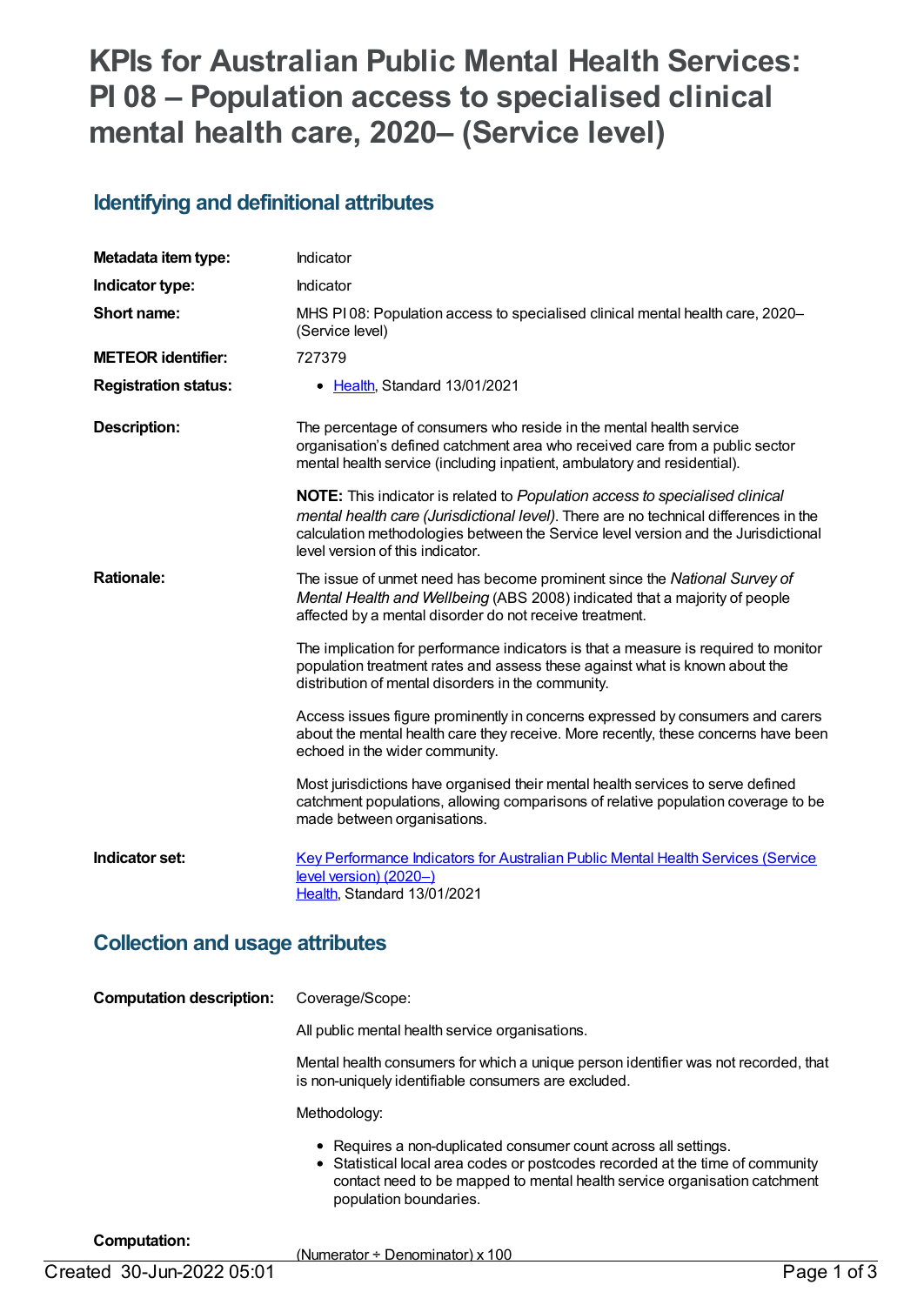| Numerator:      | Number of consumers who reside in the defined catchment area who received<br>services from the mental health service organisation's specialised mental health<br>services within the reference period. |
|-----------------|--------------------------------------------------------------------------------------------------------------------------------------------------------------------------------------------------------|
| Denominator:    | Number of mental health consumers who reside in the mental health service<br>organisation's defined catchment area within the reference period.                                                        |
| Disaggregation: | Service variables: nil.                                                                                                                                                                                |
|                 | Consumer attributes: age, Socio-Economic Indexes for Areas (SEIFA),<br>remoteness, Indigenous status.                                                                                                  |

## **Representational attributes**

| <b>Representation class:</b> | Percentage |
|------------------------------|------------|
| Data type:                   | Real       |
| Unit of measure:             | Person     |
| Format:                      | N[NN].N    |

## **Indicator conceptual framework**

| <b>Framework and</b> | <b>Accessibility</b> |
|----------------------|----------------------|
| dimensions:          |                      |

## **Accountability attributes**

| <b>Benchmark:</b>                                  | Levels at which the indicator can be useful for benchmarking:                                                                                                                                                                                                                                                                                             |
|----------------------------------------------------|-----------------------------------------------------------------------------------------------------------------------------------------------------------------------------------------------------------------------------------------------------------------------------------------------------------------------------------------------------------|
|                                                    | • mental health service organisation<br>• regional group of services<br>• state/territory.                                                                                                                                                                                                                                                                |
| Further data development /<br>collection required: | This indicator cannot be accurately constructed using the mental health National<br>Minimum Data Sets (NMDSs) because the data sets do not include unique patient<br>identifiers that allow linkage across data sets.                                                                                                                                     |
|                                                    | A proxy solution is to use only the Community Mental Health Care NMDS, which is<br>estimated to include more than 90% of all persons by public mental health services.<br>The accuracy of this solution is limited by the fact that states and territories vary in<br>the extent to which unique patient identifiers are available on a state-wide basis. |
|                                                    | Accurate construction of this indicator at a national level requires separate indicator<br>data to be provided individually by states and territories.                                                                                                                                                                                                    |
|                                                    | Development of state-wide unique patient identifiers within all mental health-related<br>NMDSs is needed to improve this capacity.                                                                                                                                                                                                                        |